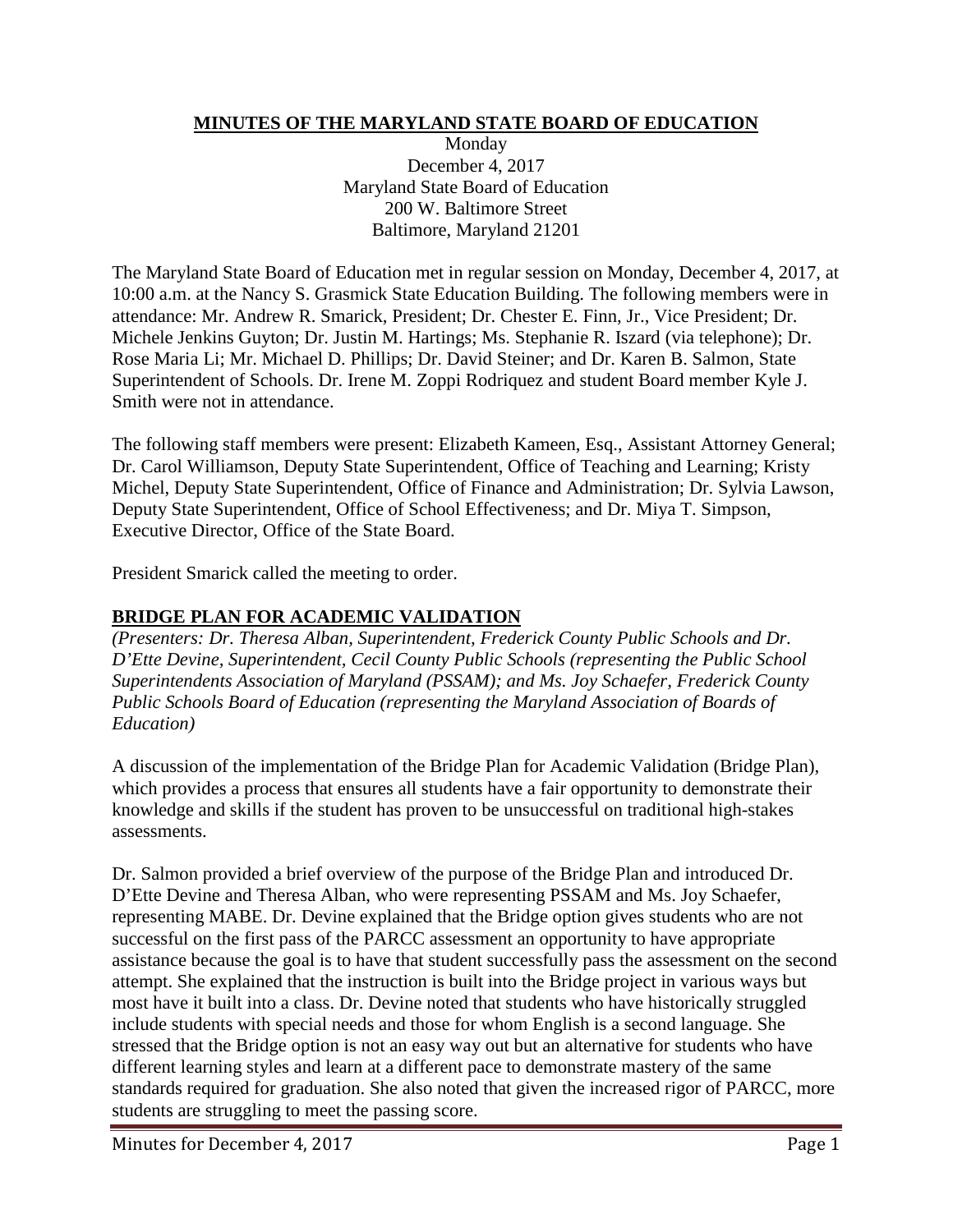Dr. Alban explained that Bridge projects are designed to meet state standards. She noted that students are first given an opportunity to retake the test and reiterated that the goal is to help them successfully pass. For those who are unsuccessful and utilize the Bridge option, the standards are not modified.

Ms. Schaefer discussed the Bridge Plan as a way to provide alternate pathways to graduation for students. She noted MABE's emphasis on *"Excellence through Equity"* and ensuring equitable access to education for all students.

Board members raised questions regarding whether the same standard is being applied to Bridge as exist for other graduation requirements, why Bridge is used more frequently than in other districts, the audit/monitoring procedures in place for Bridge, and if there is data on postgraduation activities of students who graduate by Bridge.

Dr. Guyton emphasized that the Board be aware of language and assumptions made regarding the special needs student community. The Board should not suggest that Special Education students should be held to a lower standard than other students.

Mr. Phillips expressed concern that Bridge is utilized at a high level in districts that serve a majority of African American students.

Dr. Hartings inquired about the policy implications and where the State Board can make a difference and influence implementation, rigor and outcomes. He stressed the need to ensure that Bridge is implemented fairly and consistently across the State, and that the diploma means the same thing for all.

Dr. Alban suggested attendance, technical support, and monitoring by MSDE for districts that are of concern.

Dr. Salmon proposed next steps, to include: setting standards for satisfactory attendance; reviewing the use of Bridge and exploring anything over a certain percentage of people utilizing this option; and establishing a process to bring back before the State Board.

President Smarick supported Dr. Salmon's recommendations for next steps and emphasized that the same standards should be met by Bridge and the state assessment(s), that there is a need for a Bridge option and ensuring projects meet standards, and that there should be an audit process.

*ACTION: None. For information only.*

## **SOCIAL STUDIES MIDDLE SCHOOL TEST/REVIEW STANDARDS**

*(Presenter: Dr. Carol Williamson, Deputy State Superintendent for Teaching and Learning; Bruce Lesh, Director of Social Studies, Science, and Disciplinary Literacy)*

Dr. Williamson and Mr. Lesh provided a brief overview of statute related to social studies assessments in high school American Government and eighth grade United States History and an update on the status of MSDE's progress in meeting the statutory requirements. Md. Ed. Art §7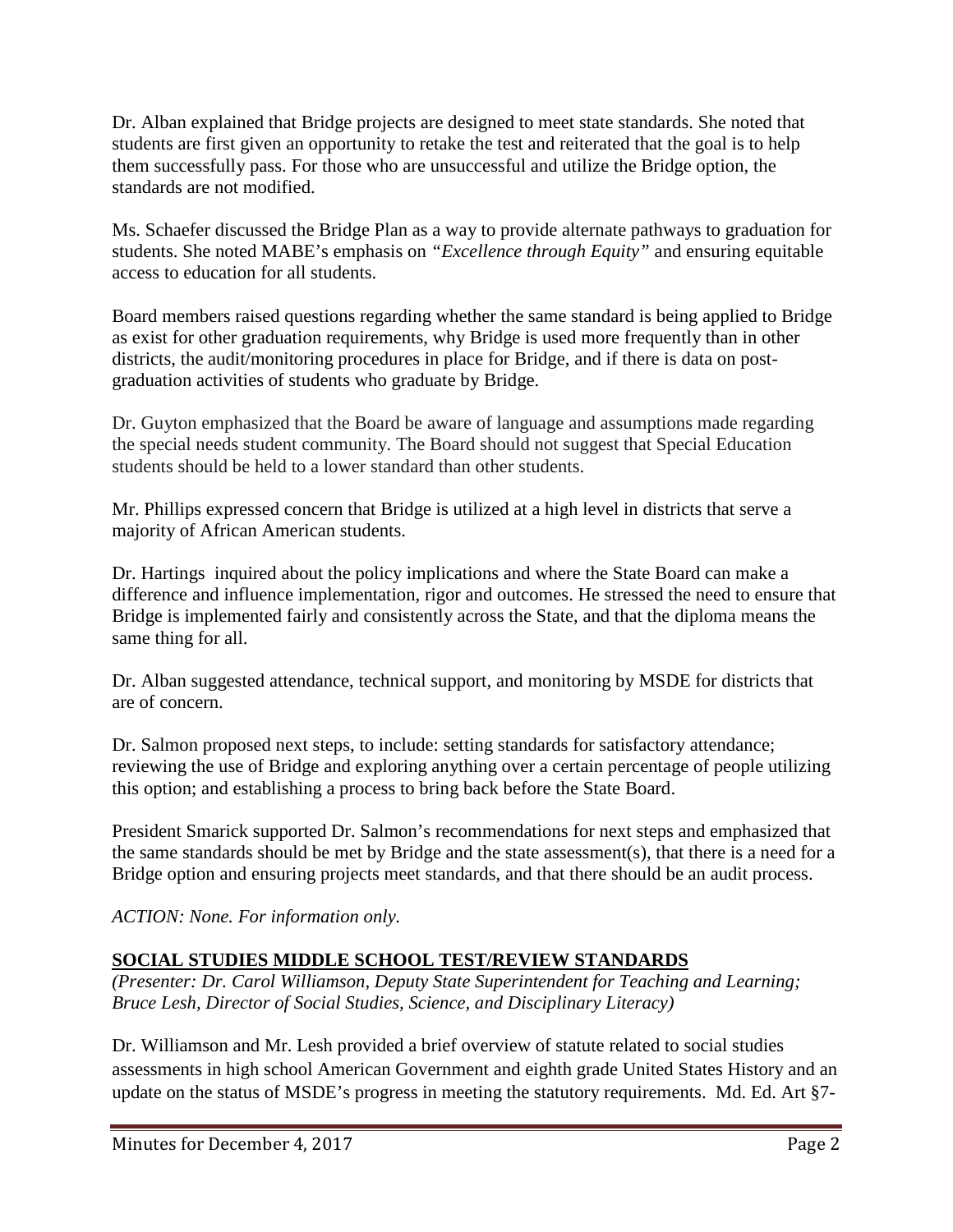203, was passed in 2012 and amended in 2016 and 2017. The statute reestablished the high school assessment in American Government as a graduation requirement and established a middle school assessment in social studies. The 2017 amendments found in Md. Ed. Art §7- 203(5)(i)(ii)(iii) require that the high school American Government assessment: *(i) consist, to the greatest extent possible, of criterion–referenced, performance–based tasks that require students to utilize critical and historical thinking skills and analyze primary sources; (ii) be administered, to the greatest extent possible, within existing class periods; and (iii) be implemented in the 2018–2019 school year, and each year thereafter.*

In Md. Ed. Art  $\S7-203(b)(4)(i)(ii)(iii)$  the law also requires a middle school assessment in social studies: (i) *consist, to the greatest extent possible, of criterion–referenced, performance–based tasks that require students to utilize critical and historical thinking skills and analyze primary sources; (ii) be administered, to the greatest extent possible, within existing class periods; and (iii) be implemented in the 2018–2019 school year, and each year thereafter.*

Mr. Lesh explained that the Maryland State Department of Education (MSDE) is required to meet the legislative expectations for the High School American Government assessment and the eighth grade United States History assessment within the implementation deadlines set forth by the Maryland General Assembly. For American Government, the MSDE convened an American Government work group of teachers to examine and revise the state framework for American Government which is based on the State Board approved Social Studies Standards. This work was completed by the twenty-four Local Education Agency (LEA) social studies supervisors, an external group of social studies advocacy organizations and university academics. In addition, the teacher work group and LEA social studies supervisors, in consultation with other state assessment programs through the Council for Chief State School Officers (CCSSO) social studies assessment group, vetted a variety of item structures to determine the appropriate tool to measure student knowledge of American Government. Items are currently in the design phase and will be field tested with students in early 2018.

The department will use a parallel process for the middle school social studies assessment and convened an eighth-grade United States History work group of teachers to examine and revise the state framework for eighth grade United States History based on the State Board approved Social Studies Standards. This work was reviewed by the twenty-four LEA social studies supervisors, and is currently under review by an external group of social studies advocacy organizations and university academics. Final determination about item types to populate the middle school social studies assessment will be made in March 2018.

The department will establish teacher work groups for the 2018-2019 school year to revise the preK-5 social studies framework and the high school United States History framework. A timeline will be established to review the elements of the Civics education offered to Maryland Students.

*ACTION: None. For information only.*